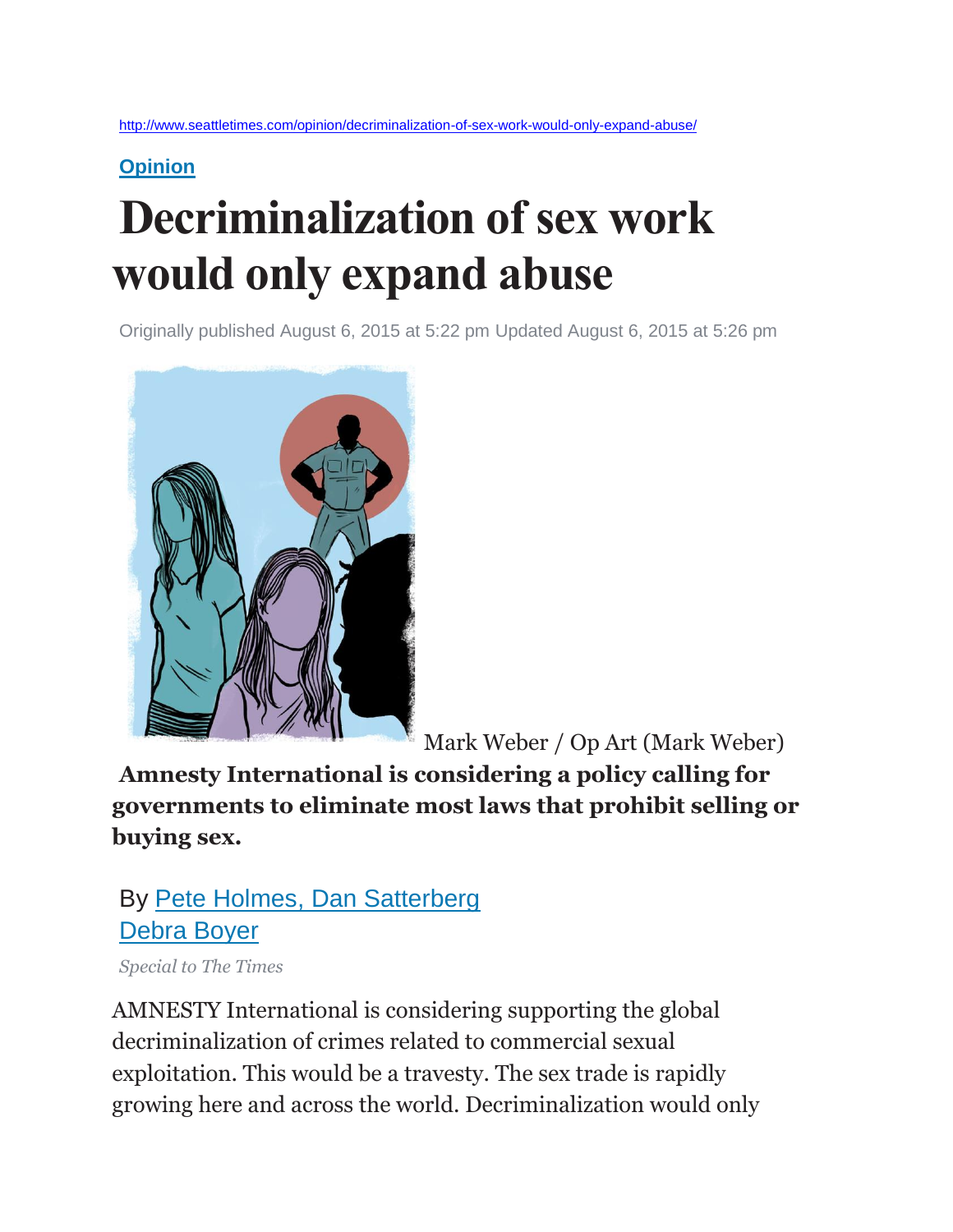expand the abuse and deepen the inequality inherent in the commercial sex trade.

Amnesty International's mission against sex trafficking is noble. However, decriminalization, including amnesty for sex buyers, pimps and brothel owners, stands in direct opposition to that mission. Decriminalization supports the very root of sex trafficking, which exists for one reason only: to supply the demand for commercial sex. By chilling the demand for sex buying, we chill the economic incentives for sex trafficking.

Sex buying causes harm — we must have no illusions about that. The vast majority of women in prostitution are physically assaulted by the men who buy them — one study showed 86 percent. The women are 18 times more likely to be murdered, and their death rate is 200 times higher. An estimated 90 percent of prostituted people worldwide are pimped.

Proponents of decriminalization suggest that "sex work" is just another form of labor. In fact, it is exploitation of the worst kind. The "workplace" homicide rate for prostituted people was 204 per 100,000, according to one study, compared to four per 100,000 for female liquor-store workers and 29 per 100,000 for male taxicab drivers. Being routinely assaulted, raped or murdered at work is not just another job.

## **Prostituted women likely started as young girls.**

#### *The average age of entry is 12 to 14.*

Commercial sexual exploitation is happening here in Seattle, and is growing. Our underground commercial-sex economy was \$112 million in 2007, more than doubling from 2003. A study found that 8,806 Seattle men visited Backpage.com's adult section in 24 hours — just one of more than 100 websites selling sex in King County.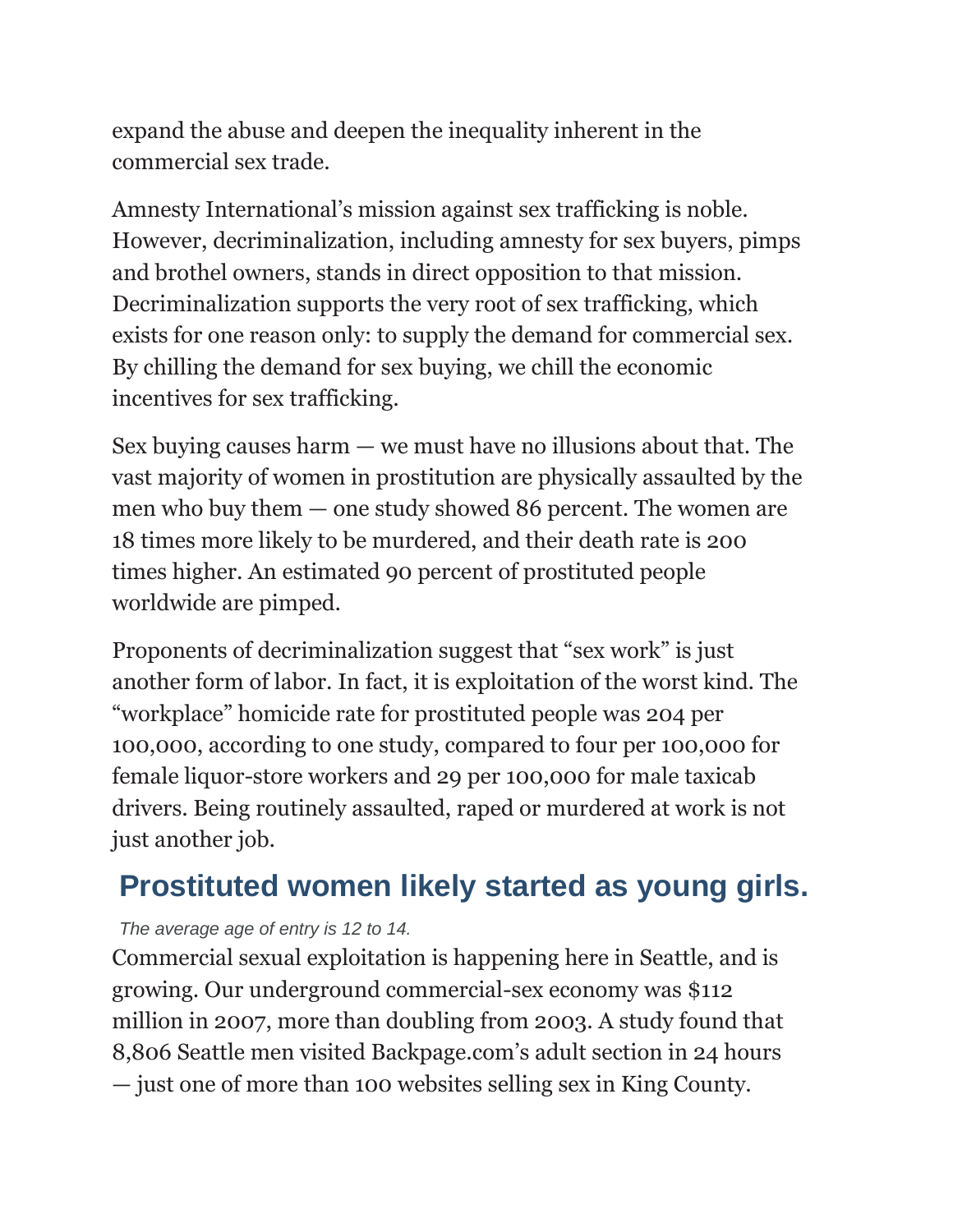Our children are at risk. Some 300 to 500 youths are involved in prostitution in the area at any given time. Eighty-three victims of youth sex trafficking were identified in nine months in 2014. County prosecutions of commercial sexual abuse of minors are expected to more than double this year.

Prostituted women likely started as young girls. The average age of entry is 12 to 14. Girls caught in the web of exploitation do not suddenly become "consensual" on their 18th birthday. The circumstances leading to prostitution — abuse at home, street survival, drug addiction, pimping, luring, grooming and trafficking ensnare them in a way of life with no obvious exit.

## **Decriminalization and legalization are failed experiments."**

Decriminalization and legalization are failed experiments. Countries that have instituted these models are now reaping the consequences of increased violence, abuse and exponential spikes in sex trafficking. The people who benefit from decriminalization are the exploiters the men who buy women and children for sex, the pimps who sell them, and the brothels, gangs and trafficking networks who feed the demand.

The Seattle City Attorney's Office and King County Prosecutor's Office support working toward the "Nordic model." We have been putting that model into practice by refocusing prosecution emphasis on those causing the harm — the buyers — while connecting prostituted people with services to transition out of the sex trade. We must increase those services, while increasing penalties for buyers. This is the socially just path, and is the only way to end commercial sexual exploitation and the crimes associated with it.